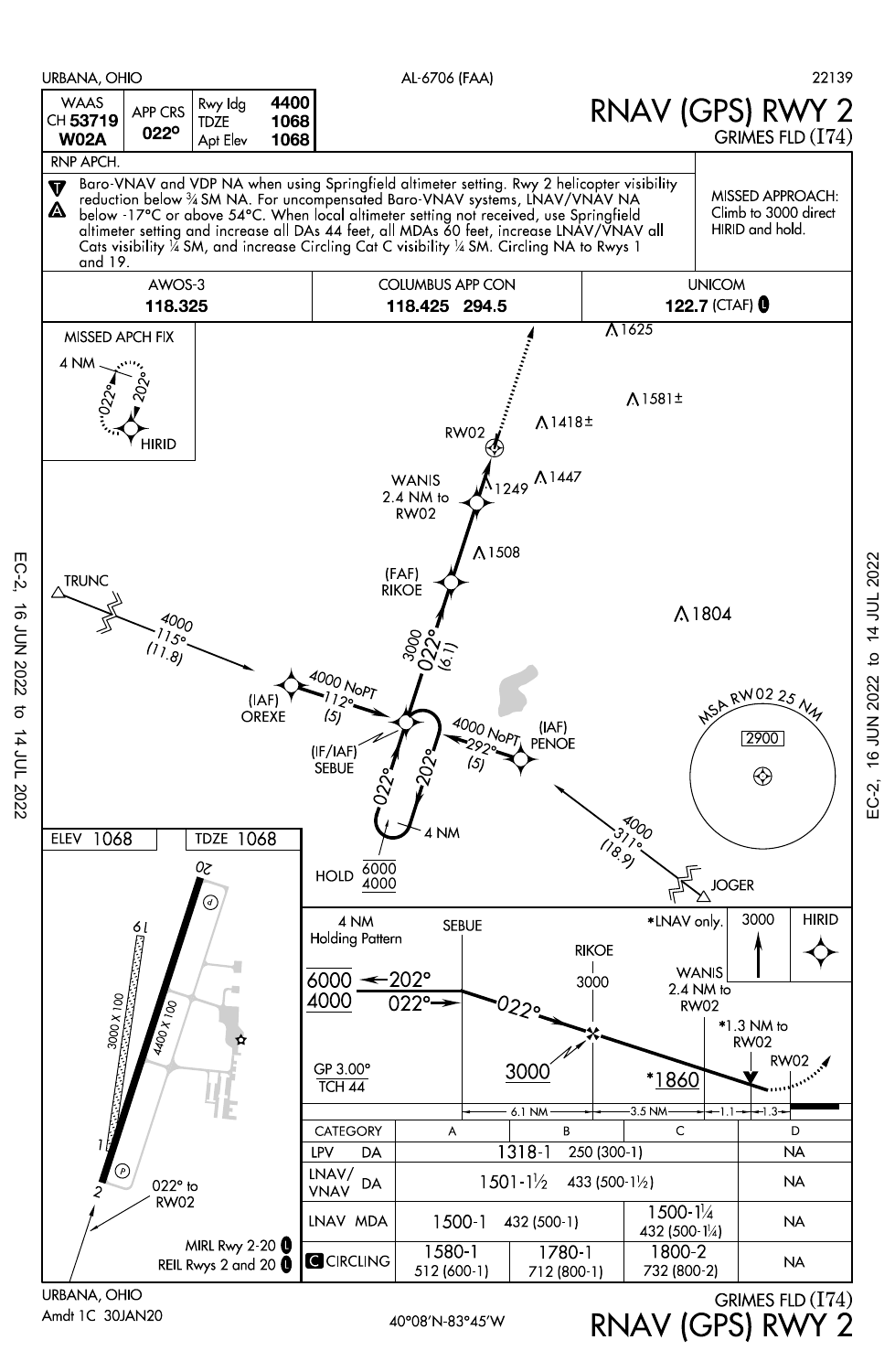

Amdt 1B 30JAN20

EC-2, 16 JUN 2022 to 14 JUL 2022

 $\vec{\sigma}$ 

14 JUL 2022

**16 JUN 2022** 

 $EC-2$ 

EC-2, 16 JUN 2022 to 14 JUL 2022

EC-2,

16 JUN 2022 to 14 JUL 2022